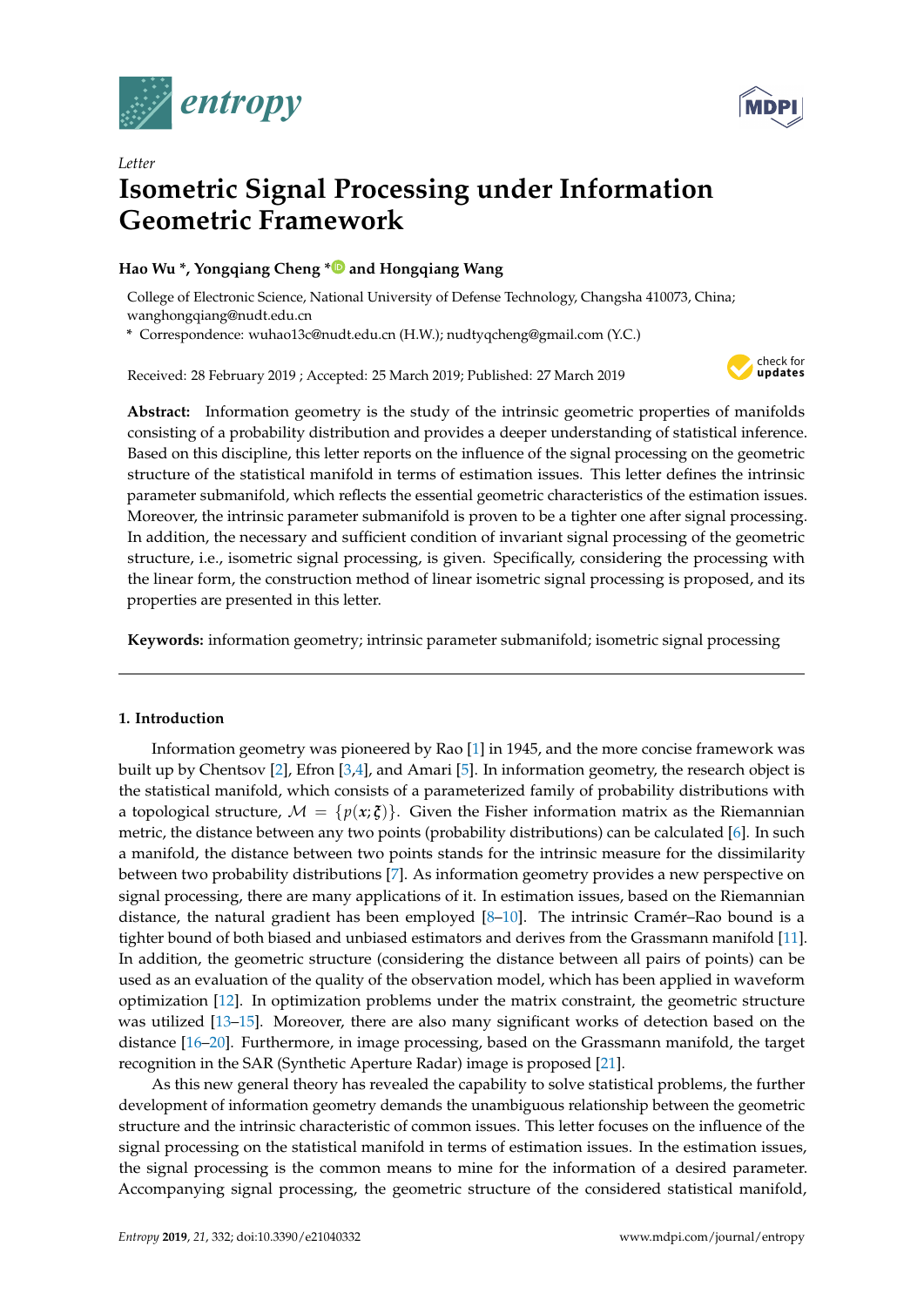to which the distribution of the observed data belongs, would change. The purpose of this letter is studying the geometric structure change accompanying signal processing and proposing an appropriate processing based on the change of the structure.

This research will be presented in the following way. At first, according to the essence of the estimation issues, the intrinsic parameter submanifold, which reflects the geometric characteristic of the issues, has been defined. Then, we show that the statistical manifold will become a tighter one after processing and give the necessary and sufficient condition of the invariant signal processing of the geometric structure (named isometric signal processing). Considering the more specific condition that the processing is linear, the construction method of linear isometric processing is proposed. Moreover, the properties of the constructed processing are presented.

The following notations are adopted in this paper: the math italic *x*, lowercase bold italic *x*, and uppercase bold **A** denote the scalars, vectors, and matrices, respectively. Constant matrix **I** indicates the identity matrix. Symbols  $(\cdot)^H$ ,  $(\cdot)^T$ , and  $(\cdot)^*$  indicate the conjugate transpose operator, transpose operator, and the complex conjugate, respectively. In addition, [**A**]*ij* indicates the *i*th row *j*th column element of matrix **A**, and  $rk(A)$  is the rank of matrix **A**. Moreover,  $A \ge 0$  means that the matrix **A** is a positive semidefinite matrix. Finally,  $\mathbb{E}(\cdot)$  indicates the statistical expectation of a random variable.

## **2. Intrinsic Parameter Submanifold**

Let  $M = \{p(x, \xi)\}\$ be a statistical manifold with coordinate system  $\xi$ , which consists of a family of probability distributions. Consider an estimation issue on the statistical manifold  $M$ ; the observed data  $x = (x_1, x_2, \ldots, x_N)$  belong to one of the probability distributions  $p(x, \xi)$  in M. Suppose the desired parameter *θ* is implied in parameter *ξ* and the relation between *θ* and *ξ* can be expressed as a mapping,  $h : \theta \mapsto \xi$ . As an instance, in the distance measurement of the pulse-Doppler radar, the desired distance *r* is embedded in the statistical mean  $\mu$  of the observed data, i.e.,  $\mu = h(r) = P(t - 2r/c)$  $(P(t))$  means the pulse signal, and *c* is the velocity of light).

Actually, not all  $p(x, \xi)$  in M are concerned with the estimation issue; the considered probability distributions  $\{p(x, h(\theta))\}$  not cover the whole manifold, they are only from a submanifold, which is the essential manifold in the issue. In the above example, the considered distributions are screened by the pulse signal *P*(*t*) (the statistical mean  $\mu$  is able to be expressed as *P*(*t* − 2*r*/*c*)).

**Definition 1** (Intrinsic parameter submanifold). The manifold  $S = \{p(x, h(\theta))\}$  is the intrinsic parameter *submanifold of*  $\mathcal{M} = \{p(x,\xi)\}\$ , with coordinate system  $\theta$ .

<span id="page-1-0"></span>The Riemannian metric of submanifold S is defined as  $\mathbf{I}_x(\theta)$ , the Fisher information matrix associated with parameter *θ*, as in Figure [1.](#page-1-0) Actually, the distance of two points on the submanifold is defined by using the Riemannian metric [\[6\]](#page-7-5).



**Figure 1.** The intrinsic parameter submanifold.

**Remark 1.** *When the Fisher information matrices*  $G_1$ ,  $G_2$  *belonging to two observation models satisfy*  $G_1 \geq G_2$ *, the observation model with* **G**<sup>1</sup> *is suggested to be better than another in terms of the estimation problem. The reason is that the distance*  $\mathcal{D}_1(\theta_1, \theta_2)$  *(defined by*  $\mathbf{G}_1$ *) is larger than*  $\mathcal{D}_2(\theta_1, \theta_2)$  *(defined by*  $\mathbf{G}_2$ *), because of*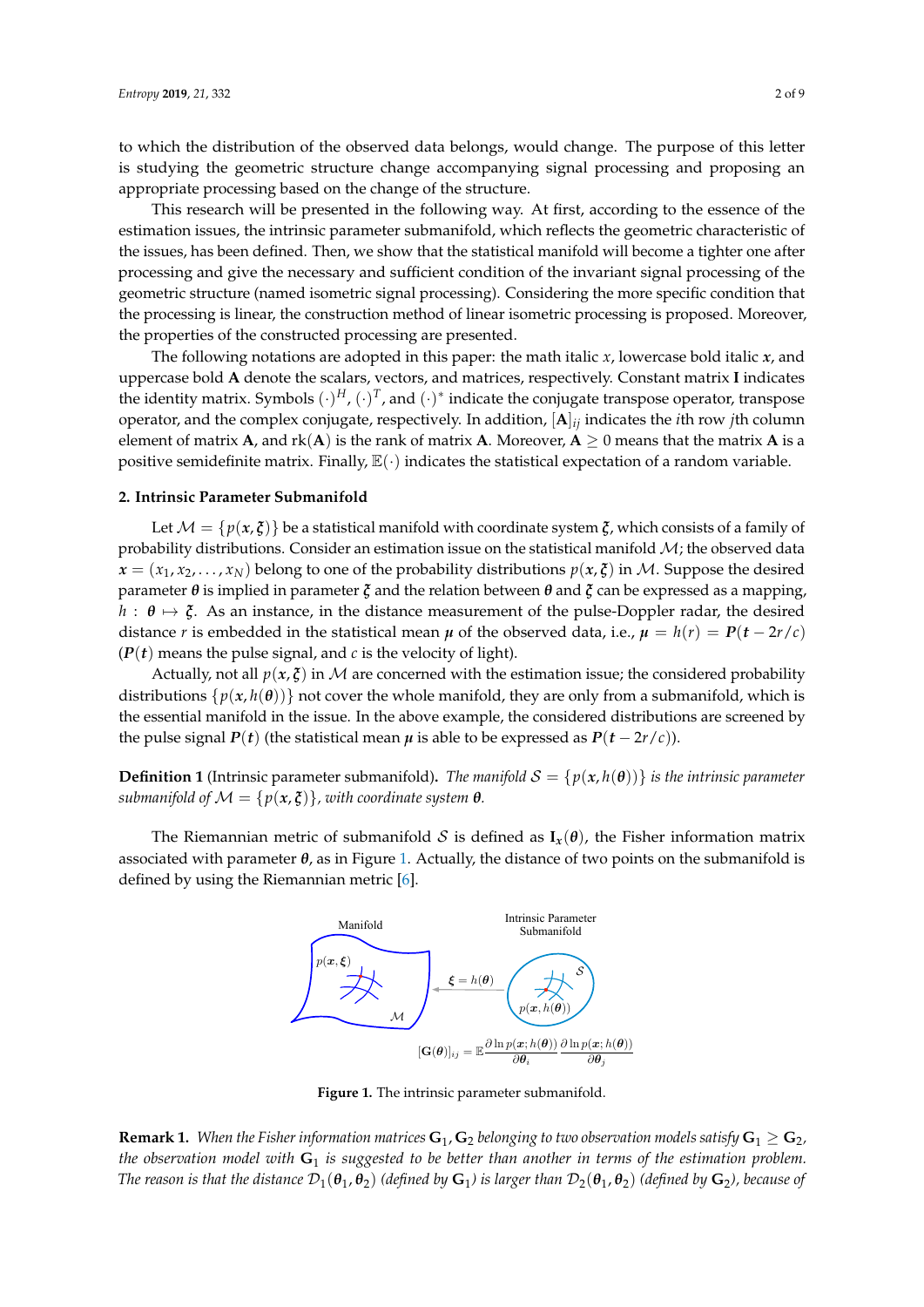*the definition of the distance on the manifold. That means the two parameters θ*1, *θ*<sup>2</sup> *are easier to discriminate in the manifold with*  $G_1$  *than*  $G_2$ *.* 

Furthermore, the above remark also can be explained in traditional statistical signal processing. In estimation theory, the Fisher information also plays an important role, as the CRLB (Cramér–Rao Lower Bound) inequality. Therefore, in the traditional estimation theory, the same conclusion can be educed.

## **3. Signal Processing on the Intrinsic Parameter Submanifold**

### *3.1. Geometric Structure Change by Signal Processing*

In estimation issues, the signal is often processed to another form to obtain accurate estimates. Consider the signal processing  $y = g(x)$ , where *x* indicates the original signal and *y* is the processed signal. The signal processing often accompanies the varying of the statistical manifold, specially the varying of the Riemannian metric.

One of the most vital factors of the submanifold in terms of estimation issues is its Riemannian metric, because the distance, representing the similarity, between two parameters is defined by it. Suppose the intrinsic parameter submanifold of  $x$  and  $y$  are  ${\cal S}$  and  ${\cal S}'$ , respectively. The Riemannian metrics of S and S' are  $G_S$  and  $G_{S'}$ , respectively. If the PDFs (Probability Density Functions)  $p_x(x;\theta)$ ,  $p_y(y; \theta)$ , and  $p_{xy}(x, y; \theta)$  obey the boundary condition [\[22\]](#page-8-3), then the Fisher information satisfies the following equation [\[22,](#page-8-3)[23\]](#page-8-4),

<span id="page-2-0"></span>
$$
-\mathbb{E}\frac{\partial^2\ln p_{x,y}(x,y;\theta)}{\partial\theta_i\partial\theta_j}=-\mathbb{E}\frac{\partial^2\ln p_{x|y}(x|y;\theta)}{\partial\theta_i\partial\theta_j}-\mathbb{E}\frac{\partial^2\ln p_{y}(y;\theta)}{\partial\theta_i\partial\theta_j},\qquad (1)
$$

<span id="page-2-2"></span>
$$
-\mathbb{E}\frac{\partial^2\ln p_{x,y}(x,y;\theta)}{\partial\theta_i\partial\theta_j}\geq -\mathbb{E}\frac{\partial^2\ln p_y(y;\theta)}{\partial\theta_i\partial\theta_j}.
$$
 (2)

Because *y* is produced by *x* via  $y = g(x)$ , the following equation has been established.

<span id="page-2-1"></span>
$$
-\mathbb{E}\frac{\partial^2 \ln p_{x,y}(x,y;\theta)}{\partial \theta_i \partial \theta_j} = -\mathbb{E}\frac{\partial^2 \ln p_x(x;\theta)}{\partial \theta_i \partial \theta_j} \quad (y = g(x)) \tag{3}
$$

**Proof.** Because  $p_{xy}(x, y; \theta) = 0$  for  $y \neq g(x)$ , then the  $p_{x,y}(x, y; \theta)$  can be expressed as  $p_{x,y}(x, y; \theta) =$  $p_x(x;\theta)\delta(y-g(x))$ , the Fisher information can be simplified:

$$
-\mathbb{E}\frac{\partial^2\ln p_{x,y}(x,y;\theta)}{\partial\theta_i\partial\theta_j}=-\mathbb{E}\frac{\partial^2\ln p_x(x;\theta)}{\partial\theta_i\partial\theta_j}-\mathbb{E}\frac{\partial^2\ln \delta(y-g(x))}{\partial\theta_i\partial\theta_j}=-\mathbb{E}\frac{\partial^2\ln p_x(x;\theta)}{\partial\theta_i\partial\theta_j}.
$$
 (4)

 $\Box$ 

Then, the following lemma holds.

<span id="page-2-3"></span>**Lemma 1.** *The Riemannian metrics*  $\mathbf{G}_{\mathcal{S}}$  *and*  $\mathbf{G}_{\mathcal{S}'}$  *satisfy*,  $\forall \theta$ *:* 

$$
[\mathbf{G}_{\mathcal{S}'}(\boldsymbol{\theta})]_{ij} - \mathbb{E} \frac{\partial^2 \ln p_{x|y}(x|y;\boldsymbol{\theta})}{\partial \boldsymbol{\theta}_i \partial \boldsymbol{\theta}_j} = [\mathbf{G}_{\mathcal{S}}(\boldsymbol{\theta})]_{ij}.
$$
 (5)

**Proof.** By Equations [\(1\)](#page-2-0) and [\(3\)](#page-2-1), and the definitions of  $\mathbf{G}_{\mathcal{S}}$  and  $\mathbf{G}_{\mathcal{S}}$ , the lemma has been established.  $\square$ 

**Corollary 1.** *For each*  $\theta$ *,*  $\mathbf{G}_{\mathcal{S}}(\theta) - \mathbf{G}_{\mathcal{S}'}(\theta)$  *is a positive semidefinite matrix, i.e.,*  $\mathbf{G}_{\mathcal{S}}(\theta) \geq \mathbf{G}_{\mathcal{S}'}(\theta)$ *.*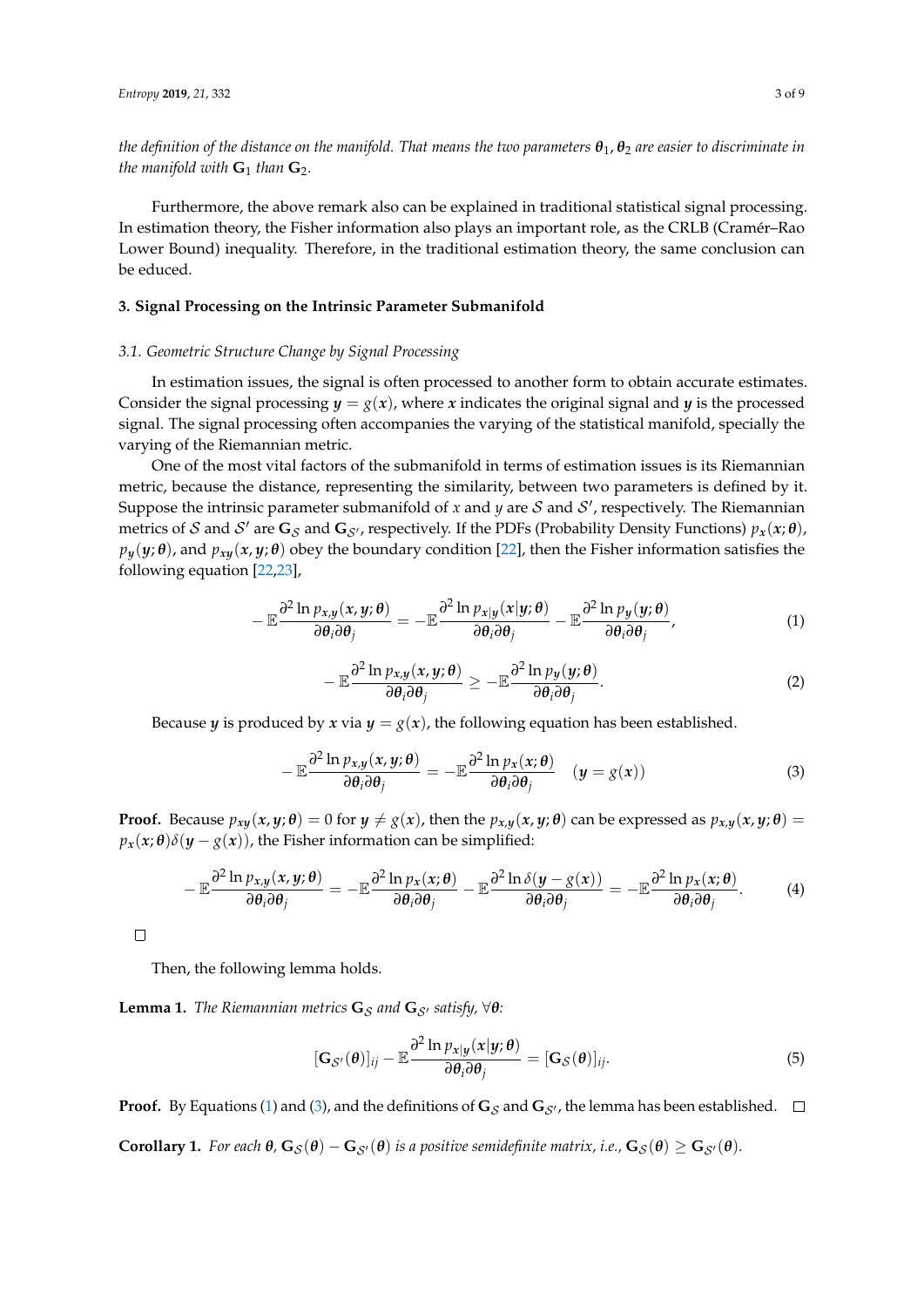**Proof.** By Equation [\(2\)](#page-2-2), Equation [\(3\)](#page-2-1), and the definitions of  $\mathbf{G}_{\mathcal{S}}$  and  $\mathbf{G}_{\mathcal{S}}$ , the corollary has been established. □

Therefore, according to Lemma [1](#page-2-3) and its corollary, the signal processing would result in Fisher information loss. As Figure [2](#page-3-0) shows, the signal processing would turn the intrinsic parameter submanifold into a tighter one, i.e., discriminating two parameters turns out to be more difficult.

<span id="page-3-0"></span>

**Figure 2.** The signal processing on the intrinsic parameter submanifold.

## *3.2. Isometric Signal Processing*

As the above discussion, the appropriate signal processing should satisfy that the intrinsic parameter submanifold of processed signal is isometric to the original submanifold, i.e., the difference between any two parameters is unreduced.

**Definition 2** (Isometry). When  $G_{\mathcal{S}}(\theta) = G_{\mathcal{S}'}(\theta)$ , the two intrinsic parameter submanifolds S and S' *are isometric.*

Actually, the sufficient and necessary condition of the isometry of  $\mathcal S$  and  $\mathcal S'$  is as follows.

<span id="page-3-1"></span>**Theorem 1.** *If and only if y is the sufficient statistic of*  $x$ *,*  $\mathbf{G}_{\mathcal{S}}(\theta) = \mathbf{G}_{\mathcal{S}'}(\theta)$ *.* 

**Proof.** For Lemma [1,](#page-2-3) the following relations are equivalent,

$$
\mathbf{G}_{\mathcal{S}}(\boldsymbol{\theta}) = \mathbf{G}_{\mathcal{S}'}(\boldsymbol{\theta}) \Longleftrightarrow \mathbb{E}(\frac{\partial \ln p_{x|y}(x|y;\boldsymbol{\theta})}{\partial \theta_i})^2 = 0(\forall i) \Longleftrightarrow \frac{\partial p_{x|y}(x|y;\boldsymbol{\theta})}{\partial \theta_i} \stackrel{a.e.}{=} 0(\forall i).
$$
 (6)

That means *px*|*<sup>y</sup>* (*x*|*y*; *θ*) is irrelevant to parameter *θ*, i.e., *y* is the sufficient statistic of *x*.

The theorem suggests to use the test statistic to estimate the desired parameter, in the information geometry view. Actually, this conclusion also can be ensured in traditional estimation theory. For the Rao–Blackwell theorem [\[24\]](#page-8-5), for any estimator  $\hat{\theta}(x)$ , the estimator  $\check{\theta}(y) = \mathbb{E}(\hat{\theta}(x)|y)$  is the better estimator, i.e.,  $\mathbb{E}(\check{\theta}(y) - \theta)^2 \leq \mathbb{E}(\hat{\theta}(x) - \theta)^2$ , when  $y = g(x)$  is the sufficient statistic. This theorem indicates that designing the estimator using the sufficient statistic  $\boldsymbol{y}$  is more appropriate, because for each estimator  $\hat{\theta}(x)$  using the original signal x as input, there exists the estimator  $\check{\theta}(y) = \mathbb{E}(\hat{\theta}(x)|y)$  using the sufficient statistic *y* as the input that is better than  $\hat{\theta}(x)$ . Furthermore, for the Lehmann–Scheffe´ theorem [\[25,](#page-8-6)[26\]](#page-8-7), when the sufficient statistic *y* is complete, if the estimator  $\dot{\theta}(y)$ is unbiased, i.e.,  $\mathbb{E}(\ddot{\theta}(\gamma)) = \theta$ , the estimator  $\ddot{\theta}(\gamma)$  is the minimum-variance unbiased estimator.

**Corollary 2.** *If*  $g(x)$  *is a reversible function,*  $\mathbf{G}_{\mathcal{S}}(\boldsymbol{\theta}) = \mathbf{G}_{\mathcal{S}'}(\boldsymbol{\theta})$ *.*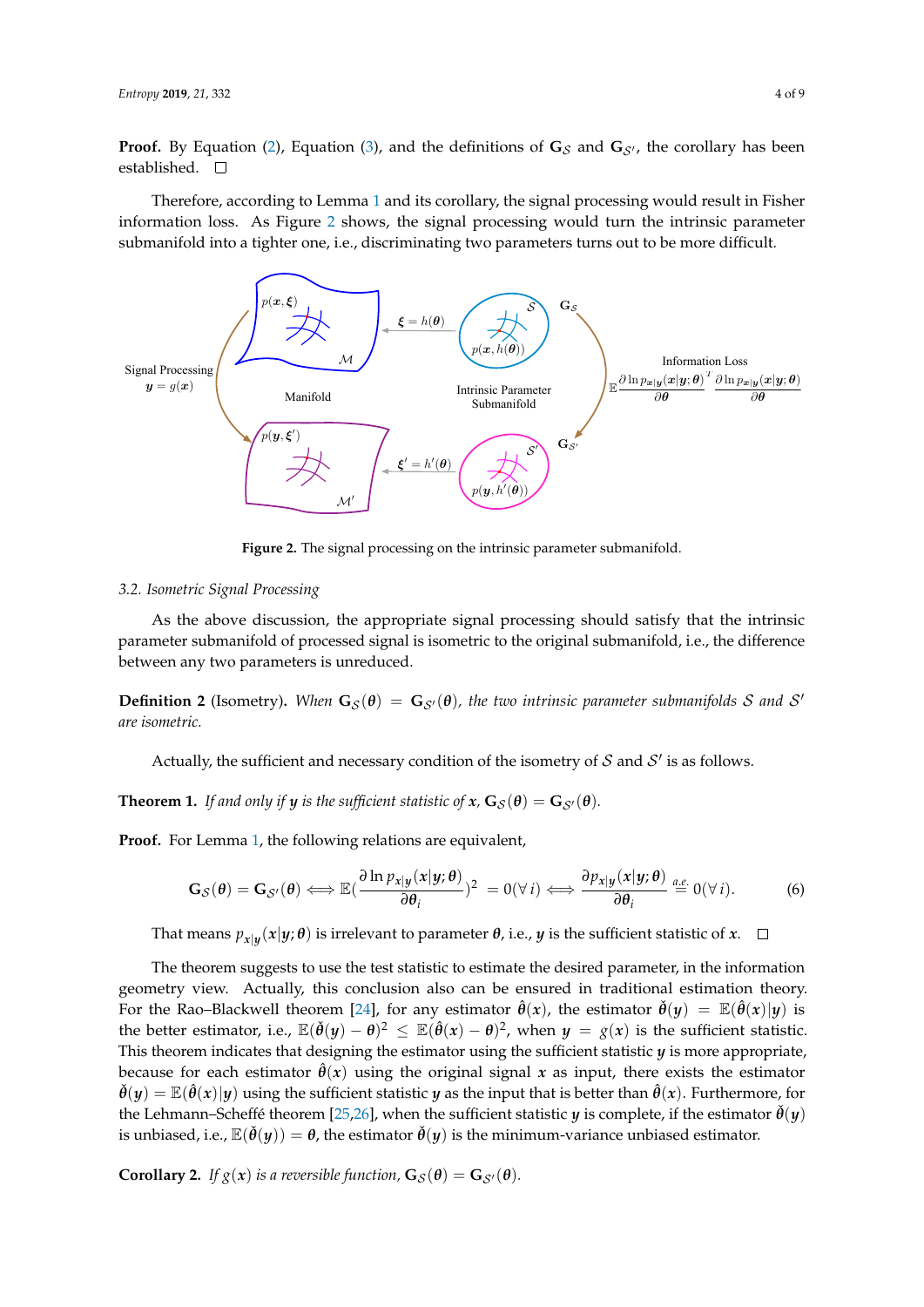**Proof.** If  $g(x)$  is a reversible function, the PDF of *x* and *y* satisfy:

$$
p_y(y; \theta) \frac{dg(x)}{dx} = p_x(x; \theta).
$$
 (7)

According to the Fisher–Neyman factorization theorem [\[27\]](#page-8-8), *y* is the sufficient statistic of *x*, so  $\mathbf{G}_{\mathcal{S}}(\boldsymbol{\theta}) = \mathbf{G}_{\mathcal{S}}(\boldsymbol{\theta}). \quad \Box$ 

When the processed signal  $y = g(x)$  is the sufficient statistic of *x*, the signal processing  $g(x)$ is the isometric signal processing. Specifically, the reversible processing is definitely isometric processing, such as DFT (Discrete Fourier Transformation, because the inverse discrete Fourier transformation can recover the original signal, i.e., DFT is a reversible process). Moreover, this conclusion is also encountered in traditional estimation theory as the Rao–Blackwell theorem and Lehmann–Scheffé theorem.

#### **4. Linear Form of Signal Processing**

In real works, the noise is often Gaussian or asymptotically Gaussian, and the common signal processing is linear, such as DFT, matched filter, coherent integration, etc. This section will discuss the linear form of signal processing on the Gaussian statistical manifold.

## *4.1. Model Formulation*

The information, as the desired parameter, is usually embedded in the signal, and the signal is often contaminated by noise, which can be described as  $x = s(\theta) + w$ , where  $s(\theta)$  is the uncontaminated signal waveform, *w* is the Gaussian noise, and *x* is the signal. The linear signal processing can be expressed as a matrix form,  $y = Hx$ .

## *4.2. Fisher Information Loss of Linear Signal Processing*

Suppose the linear form of signal processing is formed as  $y = Hx$ ; *x* is the *m* dimension, and *y* is the *n* dimension, then the matrix **H** is the *n* × *m* dimension. If  $rk(H) < n$ , there are *n* −  $rk(H)$  rows, which are the linear combination of the rest of the rk(**H**) rows. Therefore, the PDF of *y* only depends on the rk(**H**) corresponding elements, and the Fisher information loss is equivalent to the loss of the submatrix consisting of such rk(**H**) rows. Therefore, for a convenient statement, rk(**H**) is assumed to be *n*, i.e., matrix **H** is row full rank.

The Fisher information loss will be discussed under WGN (White Gaussian Noise), at first. Then, the Fisher information under CGN (Colored Gaussian Noise) will be presented based on the results under WGN.

## 4.2.1. White Gaussian Noise

Suppose the noise is WGN and with power  $\sigma^2$ , then the signal also obeys normal distribution *x* ∼ N (*s*(*θ*), *σ* 2 **I**). As the property of the normal distribution, the distribution of *y* is also the normal distribution, but with different parameter  $\mathcal{N}(\mathbf{Hs}(\theta), \sigma^2\mathbf{H}\mathbf{H}^H)$ . Calculate the Fisher information of *x* and **H***x*; the loss of information is:

<span id="page-4-0"></span>
$$
\mathbf{G}_{\triangle}(\boldsymbol{\theta}) = \mathbf{G}_{\mathcal{S}}(\boldsymbol{\theta}) - \mathbf{G}_{\mathcal{S}'}(\boldsymbol{\theta}) = \frac{1}{\sigma^2} \frac{\partial \mathbf{s}(\boldsymbol{\theta})}{\partial \boldsymbol{\theta}}^H (\mathbf{I} - \mathbf{H}^H (\mathbf{H} \mathbf{H}^H)^{-1} \mathbf{H}) \frac{\partial \mathbf{s}(\boldsymbol{\theta})}{\partial \boldsymbol{\theta}}.
$$
 (8)

#### 4.2.2. Colored Gaussian Noise

Suppose the noise is CGN and with covariance matrix **C**. According to the property of the Hermite positive definite matrix, the covariance matrix can be expressed as  $C = DD^H$ , where **D** is a reversible matrix.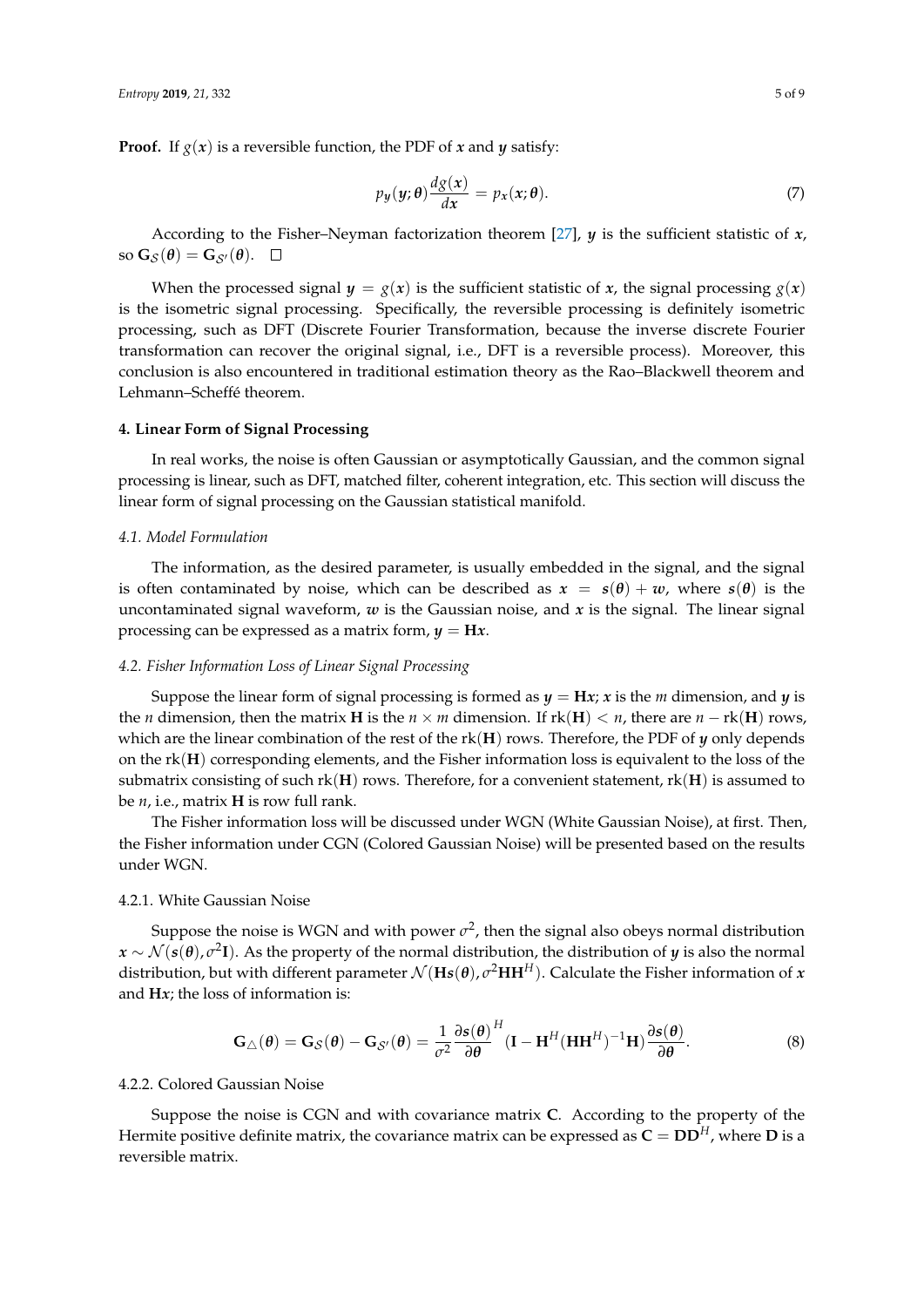According to Theorem [1,](#page-3-1) perform the reversible transformation  $x^* = \mathbf{D}^{-1}x$ ; the Fisher information is invariant, i.e.,  $G_S(\theta) = G_{S'}(\theta)$ , and the noise in  $x^*$  is WGN. Performing the linear processing **HD** to *x* ∗ , the result is:

$$
HDx^* = HDD^{-1}x = y,\t\t(9)
$$

and the information loss can be calculated by Equation [\(8\)](#page-4-0). Therefore, the loss of information is:

$$
\mathbf{G}_{\triangle}(\boldsymbol{\theta}) = \frac{\partial \boldsymbol{s}(\boldsymbol{\theta})}{\partial \boldsymbol{\theta}}^{H} (\mathbf{C}^{-1} - \mathbf{H}^{H} (\mathbf{H} \mathbf{C} \mathbf{H}^{H})^{-1} \mathbf{H}) \frac{\partial \boldsymbol{s}(\boldsymbol{\theta})}{\partial \boldsymbol{\theta}}.
$$
 (10)

## *4.3. The Construction of the Isometric Linear Form of Signal Processing*

In the previous section, the sufficient and necessary condition of isometric signal processing was that  $y = g(x)$  is the sufficient statistic of *x*. However, the sufficient statistic of *x* is often difficult to obtain, and the isometric processing should be constructed in another way. This part will introduce the construction method of linear isometric signal processing.

As regards the previous discussion, the signal under CGN can be transformed to the signal under WGN without information loss. Therefore, the signal under WGN is discussed in this part. As for the condition of CGN, the signal can be white at first, then the next steps are the same as the WGN condition.

The linear isometric processing can be obtained in the following way. Firstly, solve the equation:

$$
\forall \theta, \; \frac{\partial s(\theta)}{\partial \theta}^{H} v = 0 \quad (v \in \mathbb{R}^{m}). \tag{11}
$$

Suppose the solution space is  $V = \text{span}\{v_1, v_2, \dots, v_l\}$  with dimension *l* and the orthogonal complement of **V** is  $V^{\perp}$  with dimension  $n = m - l$ . Then, the desired signal processing is formed as:

<span id="page-5-0"></span>
$$
\mathbf{H} = [\mathbf{v}'_1, \mathbf{v}'_2, \cdots, \mathbf{v}'_n]^H,
$$
 (12)

where  $v'_1, v'_2, \cdots, v'_n$  is the bias of  $V^{\perp}$ .

**Proposition 1.**  $\mathbf{H} = [v'_1, v'_2, \cdots, v'_n]^H$  is the isometric processing.

**Proof.** Let  $Q = I - H^H(HH^H)^{-1}H$ . Because the non-zero eigenvalue of  $H^H(HH^H)^{-1}H$  is equivalent to that of  $HH^H(HH^H)^{-1} = I$ , the eigenvalue of  $H^H(HH^H)^{-1}H$  is one (*n* multiplicity) and zero (*m* − *n* multiplicity). Therefore, the eigenvalue of **Q** is one  $(m - n$  multiplicity) and zero  $(n$  multiplicity). Then, as the matrix **Q** is the Hermitian symmetric matrix, it can be expressed as:

$$
\mathbf{Q} = \mathbf{L} \operatorname{diag}(1, \dots, 1, 0, \dots, 0) \mathbf{L}^H.
$$
 (13)

Consider the fact  $QH^H = 0$ ; the first *n* columns of **HL** must equal zero. That means the first *n* columns of **L** are the bias of **V**, and the rest of the columns are the bias of **V** ⊥, i.e.,

$$
\mathbf{L} = [v_1, \cdots, v_{m-n}, v_1'', \cdots, v_n''].
$$
 (14)

Because  $v_1$ ,  $\cdots$ ,  $v_{m-n}$  is the solution of Equation [\(12\)](#page-5-0),

$$
\mathbf{L}^H \frac{\partial s(\boldsymbol{\theta})}{\partial \boldsymbol{\theta}} = [\boldsymbol{v}_1, \cdots, \boldsymbol{v}_{m-n}, \boldsymbol{v}_1'', \cdots, \boldsymbol{v}_n'']^H \frac{\partial s(\boldsymbol{\theta})}{\partial \boldsymbol{\theta}} = [\boldsymbol{0}, \cdots, \boldsymbol{0}, \boldsymbol{v}_1''^H \frac{\partial s(\boldsymbol{\theta})}{\partial \boldsymbol{\theta}}, \cdots, \boldsymbol{v}_n''^H \frac{\partial s(\boldsymbol{\theta})}{\partial \boldsymbol{\theta}}]^T, \qquad (15)
$$

then:

$$
\frac{\partial s(\theta)}{\partial \theta}^{H} \mathbf{L} \operatorname{diag}(1,\ldots,1,0,\ldots,0) \mathbf{L}^{H} \frac{\partial s(\theta)}{\partial \theta} = \mathbf{0},\tag{16}
$$

i.e., the Fisher information loss is zero.  $\Box$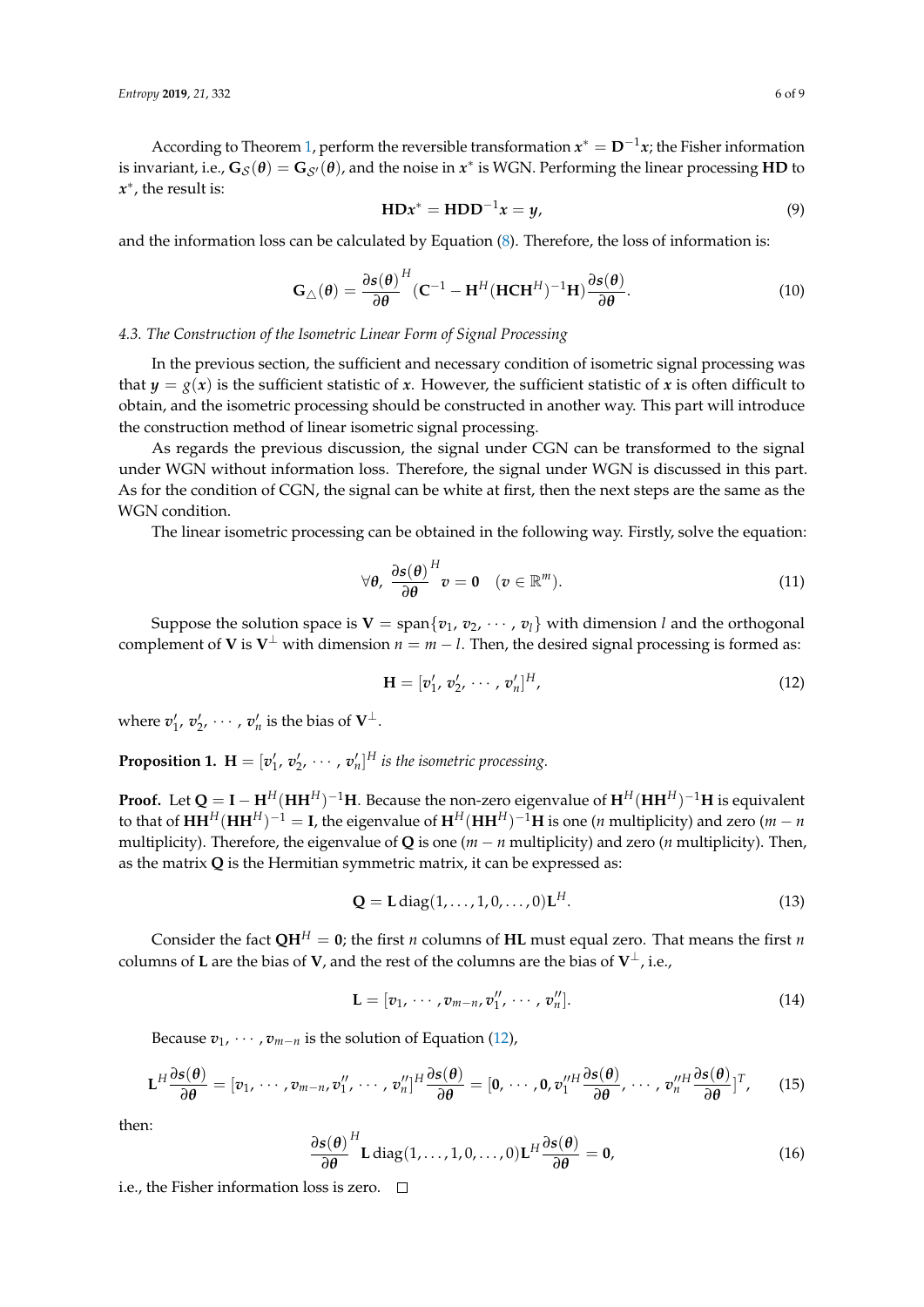According to the proposed construction method, the following proposition can be obtained.

**Proposition 2.** *The matrix* **H** *is the isometric matrix with the minimal rows, i.e., the processed signal has the minimal length.*

**Proof.** Let **H**<sup> $\prime$ </sup> be the isometric matrix with dimension *n*<sup> $\prime$ </sup> and  $\mathbf{Q}' = \mathbf{I} - \mathbf{H}'^H(\mathbf{H}'\mathbf{H}'^H)^{-1}\mathbf{H}'$ . Similarly, the matrix also can be expressed as:

$$
\mathbf{Q}' = \mathbf{L}' \operatorname{diag}(1, \dots, 1, 0, \dots, 0) \mathbf{L}'^H,
$$
\n(17)

where the multiplicity of eigenvalue one is  $m - n'$ .

As:

$$
\frac{\partial s(\theta)}{\partial \theta}^{H} \mathbf{L}' \operatorname{diag}(1, \dots, 1, 0, \dots, 0) \mathbf{L}'^{H} \frac{\partial s(\theta)}{\partial \theta} = \mathbf{0},
$$
\n(18)

the first *m* − *n'* rows of  $L'^H \frac{\partial s(\theta)}{\partial \theta}$  must be zero, which means the first *m* − *n'* columns of L is the linear independent solution of Equation [\(12\)](#page-5-0). However, the solution space  $V = \text{span}\{v_1, v_2, \cdots, v_l\}$  has dimension  $m - n$ , so we can get  $m - n' \le m - n$ , i.e.,  $n' \ge n$ .

Therefore, the matrix **H** is the isometric matrix with the minimal rows.  $\Box$ 

**Remark 2.** *Because the first m* − *n columns of* **L** *are the linear independent solution of Equation [\(12\)](#page-5-0), that*  $m$ eans any element  $v'$  from  $V^\perp$  satisfies that the first  $m-n$  elements of  $\mathsf{L}^H v'$  equal zero. Therefore, the solution  $s$ pace of  $\mathbf{Q}'x = \mathbf{0}$  is  $\mathbf{V}^\perp$ . Moreover,  $\mathbf{H}'$  satisfies  $\mathbf{Q}'\mathbf{H}'^H = \mathbf{0}$ , so  $\mathbf{H}'$  consists of the bias of  $\mathbf{V}^\perp$ .

In other words, the isometric matrix with dimension *n* is the equivalent matrix of **H**, which indicates that the proposed construction method can generate any isometric matrix with minimal rows.

## Sample of the Construction

Consider the radar target detection scene: the radar emits the single frequency signal and receives the echo to obtain the distance and RCS (Radar-Cross-Section) information of the target. The observation model can be formulated as:

$$
x_k = A \exp\left(j2\pi f (kt_{\triangle} - \frac{2r}{c})\right) + w_k \quad k = 1, \dots, N,
$$
\n(19)

where *j* indicates the unit of the imaginary part,  $t_{\wedge}$  is the sampling interval, *f* is the frequency of the emitted signal, *c* is the velocity of light, *w<sup>k</sup>* denotes WGN, *r* indicates the distance of the target, and *A* is the unknown amplitude, which contains the information of RCS. The desired parameter is  $\theta = (A, r)$ .

Firstly, the derivative is:

$$
\frac{\partial s(\theta)}{\partial \theta}^{H} = \begin{bmatrix} \exp\left(j2\pi f(t_{\triangle} - \frac{2r}{c})\right) & \cdots & \exp\left(j2\pi f(Nt_{\triangle} - \frac{2r}{c})\right) \\ \frac{4jA\pi f}{c} \exp\left(j2\pi f(t_{\triangle} - \frac{2r}{c})\right) & \cdots & \frac{4jA\pi f}{c} \exp\left(j2\pi f(Nt_{\triangle} - \frac{2r}{c})\right) \end{bmatrix}.
$$
 (20)

Solve Equation [\(12\)](#page-5-0); the orthogonal complement of the solution space is:

$$
\text{span}\{(\exp(j2\pi ft_\triangle),\ldots,\exp(j2\pi fNt_\triangle))\}.
$$
\n(21)

Therefore, the isometric processing is:

$$
y = \sum_{k=1}^{N} x_k \exp(j2\pi fkt_\triangle). \tag{22}
$$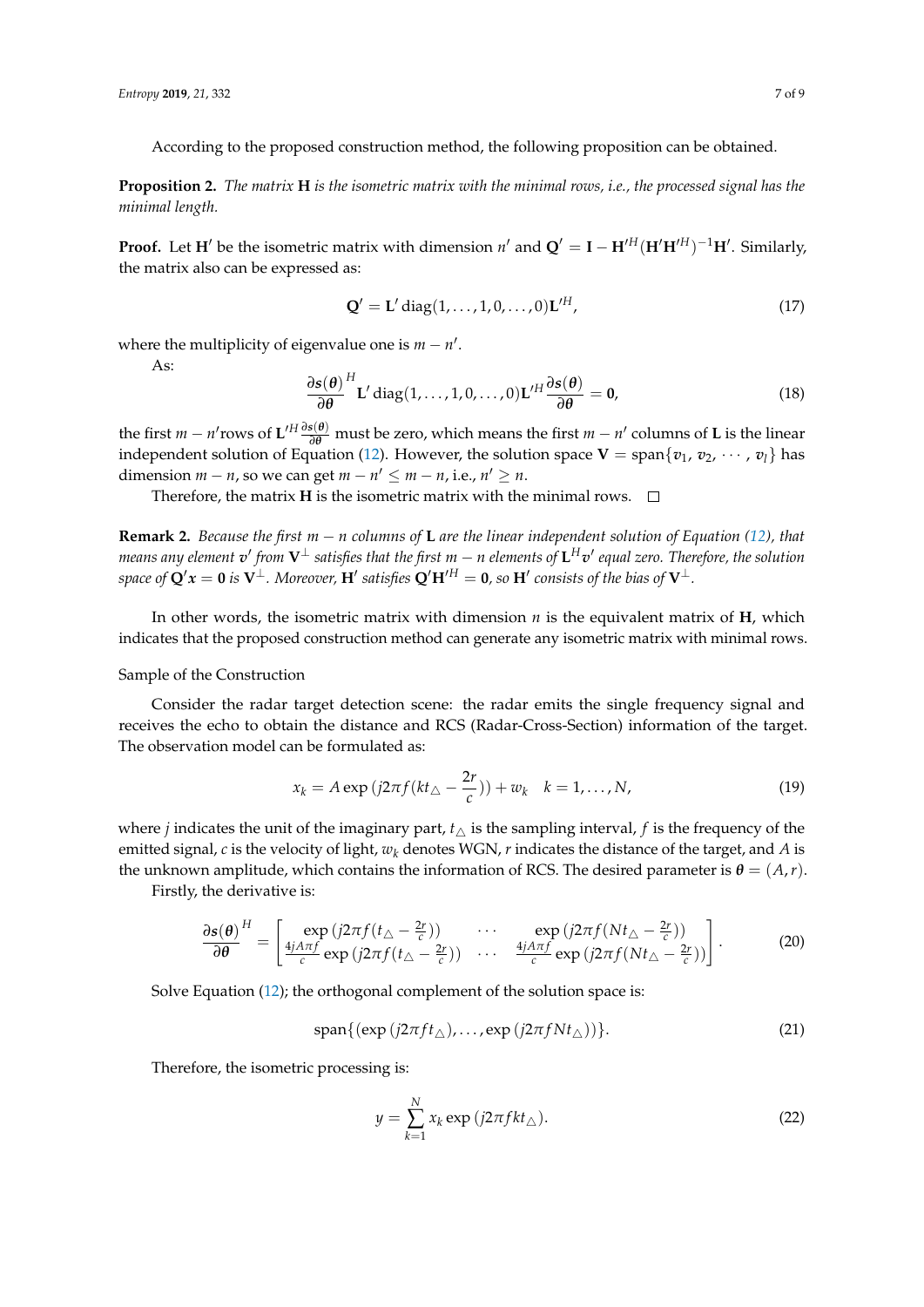## **5. Conclusions**

This letter focuses on the influence of signal processing on the geometric structure of the statistical manifold in estimation issues. Based on the intrinsic characteristics of the estimation issues, the intrinsic parameter submanifold is defined in this letter. Then, the intrinsic parameter submanifold is proven, which turns into a tighter one after signal processing. Moreover, we show that if and only if the processed signal is the sufficient statistic, the geometric structure of the intrinsic parameter submanifold is invariant. In addition, the construction method of the linear isometric signal processing is proposed. Moreover, the linear processing produced by the proposed method is shown with minimal rows (when it is represented as a matrix), i.e., the processed signal has the minimal length, and the proposed method can generate all linear isometry with minimal rows.

**Author Contributions:** H.W. put forward the original ideas and performed the research. Y.C. raised the research question, reviewed this paper, and provided improvement suggestions. H.W. reviewed the paper and provided useful comments. All authors have read and approved the final manuscript.

**Funding:** This research was funded by the National Natural Science Foundation of China under grant No. 61871472.

**Acknowledgments:** This work was supported by the National Natural Science Foundation of China under Grant No. 61871472. The authors are grateful for the valuable comments made by the reviewers, which have assisted us in having a better understanding of the underlying issues and therefore resulting in a significant improvement in the quality of the paper.

**Conflicts of Interest:** The authors declare that there is no conflict of interest regarding the publication of this paper.

## **References**

- <span id="page-7-0"></span>1. Rao, C.R. Information and the Accuracy Attainable in the Estimation of Statistical Parameters. In *Breakthroughs in Statistics: Foundations and Basic Theory*; Kotz, S., Johnson, N.L., Eds.; Springer: New York, NY, USA, 1992; pp. 235–247.
- <span id="page-7-1"></span>2. Chentsov, N.N. *Statistical Decision Rules and Optimal Inference*; Number v. 53 in Translations of Mathematical Monographs; American Mathematical Society: Providence, RI, USA, 1982.
- <span id="page-7-2"></span>3. Efron, B. Defining the Curvature of a Statistical Problem (with Applications to Second Order Efficiency). *Ann. Stat.* **1975**, *3*, 1189–1242. [\[CrossRef\]](http://dx.doi.org/10.1214/aos/1176343282)
- <span id="page-7-3"></span>4. Efron, B. The Geometry of Exponential Families. *Ann. Stat.* **1978**, *6*, 362–376. [\[CrossRef\]](http://dx.doi.org/10.1214/aos/1176344130)
- <span id="page-7-4"></span>5. Amari, S.I. *Information Geometry and Its Applications*, 1st ed.; Springer Publishing Company, Incorporated: Berlin, Germany, 2016.
- <span id="page-7-5"></span>6. Chern, S.S.; Chen, W.H.; Lam, K.S. Lectures on Differential Geometry. *Ann. Inst. Henri Poincare-Phys. Theor.* **2014**, *40*, 329–342.
- <span id="page-7-6"></span>7. Rong, Y.; Tang, M.; Zhou, J. Intrinsic Losses Based on Information Geometry and Their Applications. *Entropy* **2017**, *19*, 405. [\[CrossRef\]](http://dx.doi.org/10.3390/e19080405)
- <span id="page-7-7"></span>8. Cheng, Y.; Wang, X.; Caelli, T.; Moran, B. Tracking and Localizing Moving Targets in the Presence of Phase Measurement Ambiguities. *IEEE Trans. Signal Process.* **2011**, *59*, 3514–3525. [\[CrossRef\]](http://dx.doi.org/10.1109/TSP.2011.2152399)
- 9. Cheng, Y.; Wang, X.; Caelli, T.; Li, X.; Moran, B. Optimal Nonlinear Estimation for Localization of Wireless Sensor Networks. *IEEE Trans. Signal Process.* **2011**, *59*, 5674–5685. [\[CrossRef\]](http://dx.doi.org/10.1109/TSP.2011.2166547)
- <span id="page-7-8"></span>10. Cheng, Y.; Wang, X.; Moran, B. Optimal Nonlinear Estimation in Statistical Manifolds with Application to Sensor Network Localization. *Entropy* **2017**, *19*, 308. [\[CrossRef\]](http://dx.doi.org/10.3390/e19070308)
- <span id="page-7-9"></span>11. Smith, S.T. Covariance, subspace, and intrinsic Crame´r-Rao bounds. *IEEE Trans. Signal Process.* **2005**, *53*, 1610–1630. [\[CrossRef\]](http://dx.doi.org/10.1109/TSP.2005.845428)
- <span id="page-7-10"></span>12. Wang, L.; Wong, K.K.; Wang, H.; Qin, Y. MIMO radar adaptive waveform design for extended target recognition. *Int. J. Distrib. Sens. Netw.* **2016**, *2015*, 84. [\[CrossRef\]](http://dx.doi.org/10.1155/2015/154931)
- <span id="page-7-11"></span>13. Manton, J.H. Optimization algorithms exploiting unitary constraints. *IEEE Trans. Signal Process.* **2002**, *50*, 635–650. [\[CrossRef\]](http://dx.doi.org/10.1109/78.984753)
- 14. Abrudan, T.E.; Eriksson, J.; Koivunen, V. Steepest Descent Algorithms for Optimization Under Unitary Matrix Constraint. *IEEE Trans. Signal Process.* **2008**, *56*, 1134–1147. [\[CrossRef\]](http://dx.doi.org/10.1109/TSP.2007.908999)
- <span id="page-7-12"></span>15. Abrudan, T.; Eriksson, J.; Koivunen, V. Conjugate gradient algorithm for optimization under unitary matrix constraint. *Signal Process.* **2009**, *89*, 1704–1714. [\[CrossRef\]](http://dx.doi.org/10.1016/j.sigpro.2009.03.015)